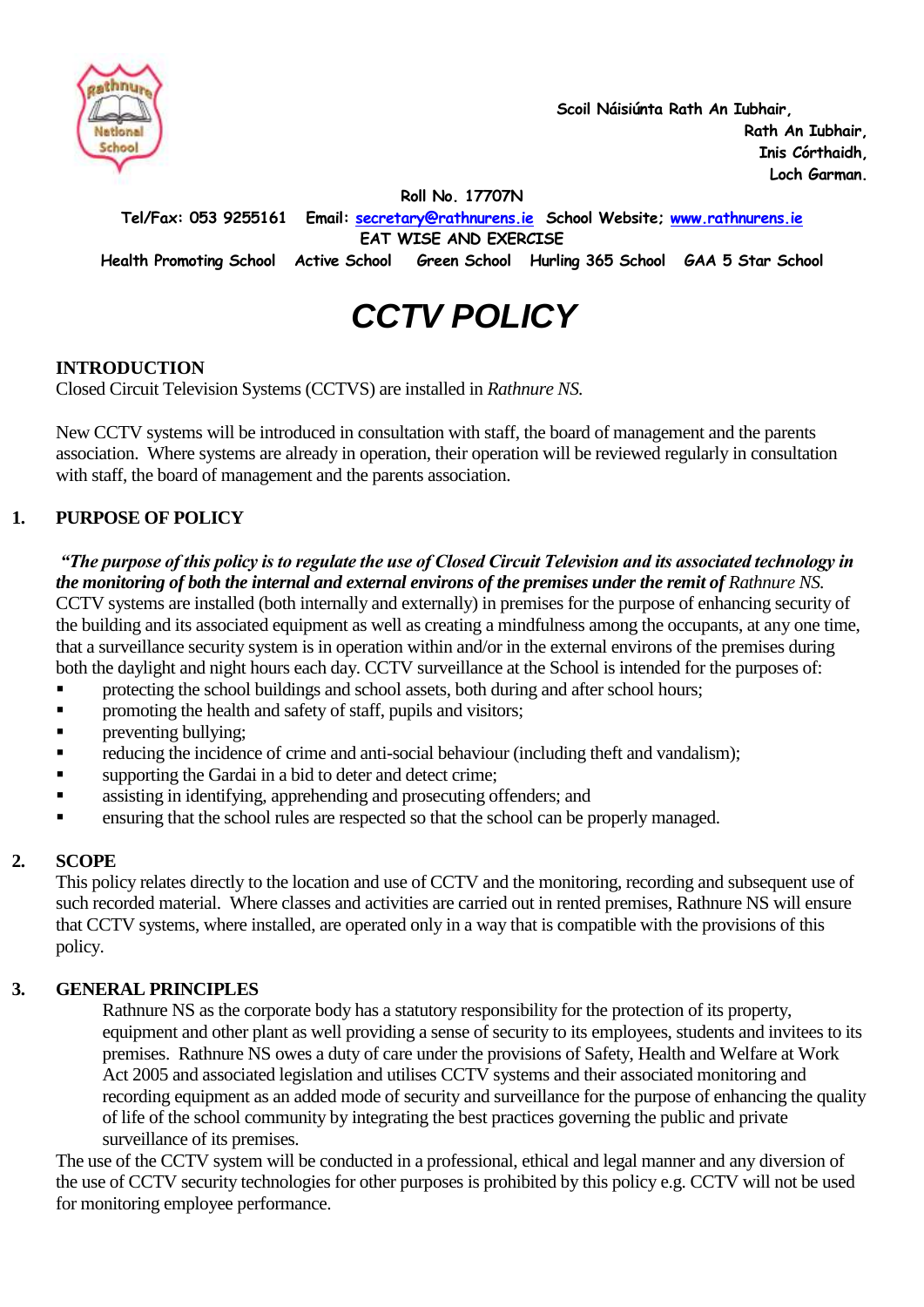Information obtained through the CCTV system may only be released when authorised by the Principal<sup>1</sup>, following consultation with the Chairperson of the Board of Management. Any requests for CCTV recordings/images from An Garda Síochána will be fully recorded and legal advice will be sought if any such request is made. (See "Access" below). If a law enforcement authority, such as An Garda Síochána, is seeking a recording for a specific investigation, An Garda Síochána may require a warrant and accordingly any such request made by An Garda Síochána should be requested in writing and the school will immediately seek legal advice.

CCTV monitoring of public areas for security purposes will be conducted in a manner consistent with all existing policies adopted by the school, including Equality & Diversity Policy, Dignity at Work Policy, Codes of Practice for dealing with complaints of Bullying & Harassment and Sexual Harassment and other relevant policies, including the provisions set down in equality and other educational and related legislation.

This policy prohibits monitoring based on the characteristics and classifications contained in equality and other related legislation e.g. race, gender, sexual orientation, national origin, disability etc.

Video monitoring of public areas for security purposes within school premises is limited to uses that do not violate the individual's reasonable expectation to privacy.

Information obtained in violation of this policy may not be used in a disciplinary proceeding against an employee of the school or a student attending the school.

All CCTV systems and associated equipment will be required to be compliant with this policy following its adoption by Rathnure NS. Recognisable images captured by CCTV systems are ["personal data.](http://www.dataprotection.ie/viewdoc.asp?m=m&fn=/documents/guidance/310604.htm)" They are therefore subject to the provisions of the [Data Protection](http://www.dataprotection.ie/viewdoc.asp?DocID=796&ad=1) Acts 1988 and 2003.

### **4. JUSTIFICATION FOR USE OF CCTV**

Section 2(1)(c)(iii) of the Data Protection Acts requires that data is "adequate, relevant and not excessive" for the purpose for which it is collected. This means that *Rathnure NS* needs to be able to justify the obtaining and use of personal data by means of a CCTV system. The use of CCTV to control the perimeter of the school buildings for security purposes has been deemed to be justified by the board of management. The system is intended to capture images of intruders or of individuals damaging property or removing goods without authorisation.

### **CCTV systems will not be used to monitor normal teacher/student classroom activity in school.**

In other areas of the school where CCTV has been installed, e.g. hallways, stairwells, locker areas, the Principal has demonstrated that there is a proven risk to security and/or health & safety and that the installation of CCTV is proportionate in addressing such issues that have arisen prior to the installation of the system.

### **5. LOCATION OF CAMERAS**

The location of cameras is a key consideration. Use of CCTV to monitor areas where individuals would have a reasonable expectation of privacy would be difficult to justify. *Rathnure NS* has endeavoured to select locations for the installation of CCTCV cameras which are least intrusive to protect the privacy of individuals. Cameras placed so as to record external areas are positioned in such a way as to prevent or minimise recording of passersby or of another person's private property.

### **CCTV Video Monitoring and Recording of Public Areas in Rathnure NS may include the following:**

- *Protection of school buildings and property:* The building's perimeter, entrances and exits, lobbies and corridors, special storage areas.
- *Monitoring of Access Control Systems:* Monitor and record restricted access areas at entrances to buildings and other areas
- *Verification of Security Alarms:* Intrusion alarms, exit door controls, external alarms
- *Video Patrol of Public Areas:* Parking areas, Main entrance/exit gates, Traffic Control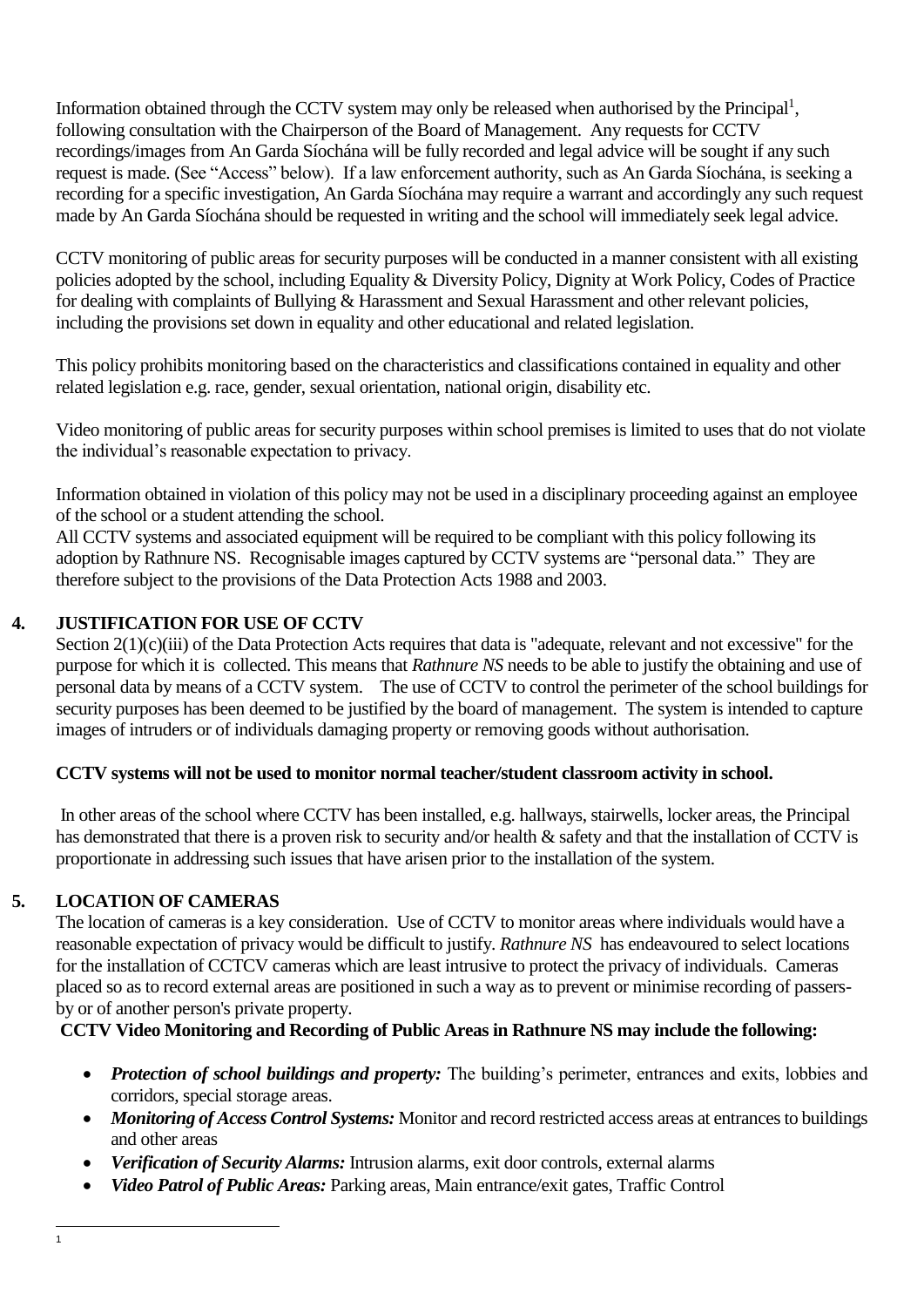*Criminal Investigations (carried out by An Garda Síochána):* Robbery, burglary and theft surveillance

### **6. COVERT SURVEILLANCE**

Rathnure NS will not engage in covert surveillance.

Where An Garda Síochána requests to carry out covert surveillance on school premises, such covert surveillance may require the consent of a judge. Accordingly, any such request made by An Garda Síochána will be requested in writing and the school will seek legal advice.

# **7. NOTIFICATION – SIGNAGE**

The Principal will provide a copy of this CCTV Policy on request to staff, students, parents and visitors to the school. This policy describes the purpose and location of CCTV monitoring, a contact number for those wishing to discuss CCTV monitoring and guidelines for its use. The location of CCTV cameras will also be indicated to the Board of Management. Adequate signage will be placed at each location in which a CCTV camera(s) is sited to indicate that CCTV is in operation. Adequate signage will also be prominently displayed at the entrance to Rathnure NS property. Signage shall include the name and contact details of the data controller as well as the specific purpose(s) for which the CCTV camera is in place in each location.



# **WARNING**

### **CCTV cameras in operation Images are being monitored and recorded for the purpose of crime-prevention, the prevention of antisocial behaviour, the prevention of bullying, for the safety of our staff and students and for the protection of Rathnure NS and its property. This system will be in operation 24 hours a day, every day. These images**

**may be passed to An Garda Síochána.** 

**This scheme is controlled by Rathnure NS For more information contact** *Rathnure NS on* 0539255161

Appropriate locations for signage will include:

- at entrances to premises i.e. external doors, school gates
- reception area
- at or close to each internal camera

# **8. STORAGE & RETENTION**

Section  $2(1)(c)(iv)$  of the Data Protection Acts states that data "shall not be kept for longer than is necessary for" the purposes for which it was obtained. A data controller needs to be able to justify this retention period. For a normal CCTV security system, it would be difficult to justify retention beyond a month (28 days), except where the images identify an issue – such as a break-in or theft and those particular images/recordings are retained specifically in the context of an investigation/prosecution of that issue.

**Accordingly, the images captured by the CCTV system will be retained for a maximum of 28 days, except where the image identifies an issue and is retained specifically in the context of an investigation/prosecution of that issue.**

The images/recordings will be stored in a secure environment with a log of access kept. Access will be restricted to authorised personnel. Supervising the access and maintenance of the CCTV System is the responsibility of the Principal. The Principal may delegate the administration of the CCTV System to another staff member. In certain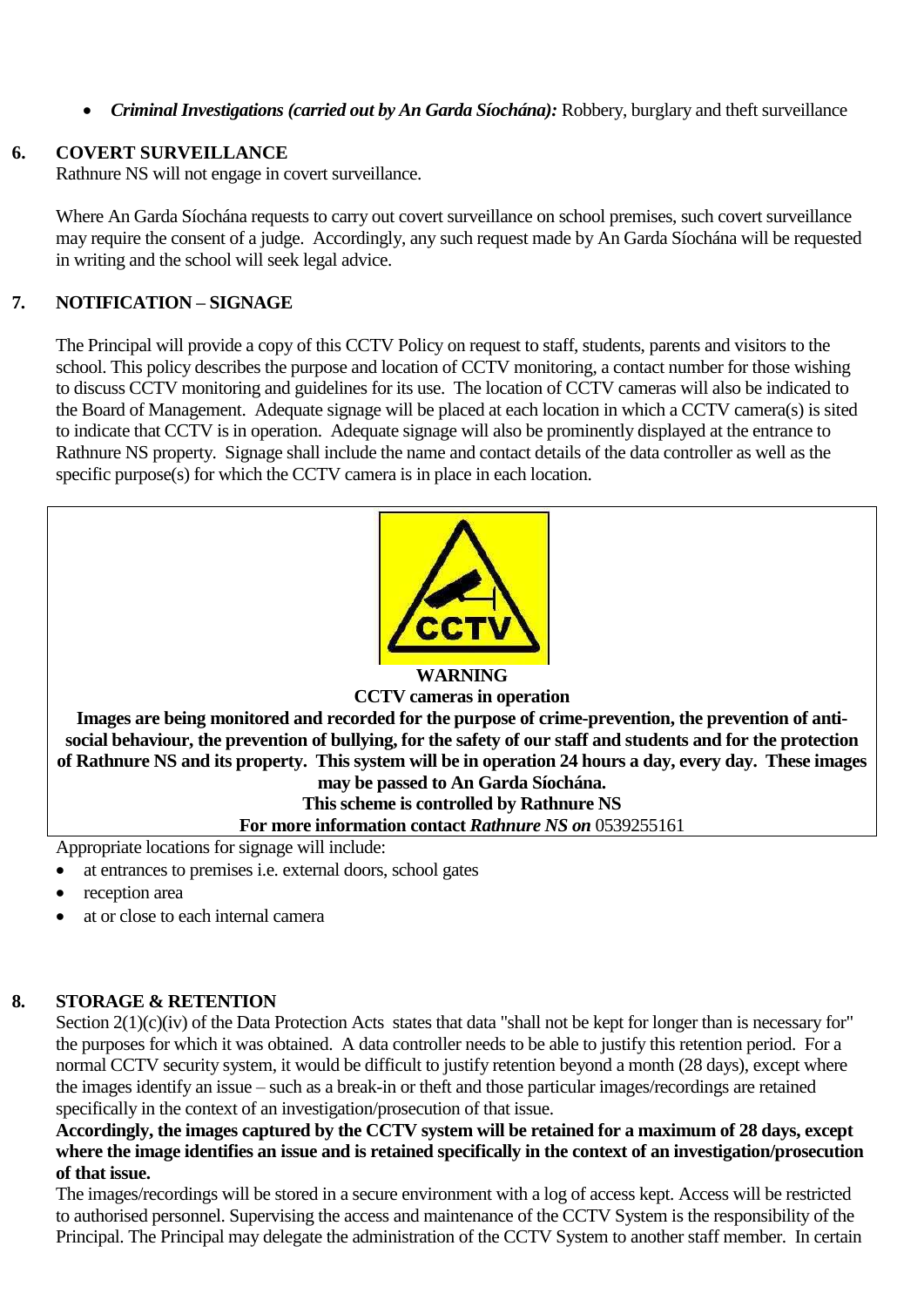circumstances, the recordings may also be viewed by other individuals in order to achieve the objectives set out above (such individuals may include the Gardai, the Deputy Principal, the relevant Year Head, other members of the teaching staff, representatives of the Department of Education and Skills, representatives of the HSE and/or the parent of a recorded student). When CCTV recordings are being viewed, access will be limited to authorised individuals on a need-to-know basis.

Tapes/DVDs will be stored in a secure environment with a log of access to tapes kept. Access will be restricted to authorised personnel. Similar measures will be employed when using disk storage, with automatic logs of access to the images created.

#### **9. ACCESS**

Tapes/DVDs storing the recorded footage and the monitoring equipment will be securely stored in a restricted area. Unauthorised access to that area will not be permitted at any time. The area will be locked when not occupied by authorised personnel. A log of access to tapes/images will be maintained.

Access to the CCTV system and stored images will be restricted to authorised personnel only i.e. Principal of school (or in the case of an ETB school/centre to the Head of the Centre and the CEO of the ETB). In relevant circumstances, CCTV footage may be accessed:

- By An Garda Síochána where Rathnure NS are required by law to make a report regarding the commission of a suspected crime; or
- Following a request by An Garda Síochána when a crime or suspected crime has taken place and/or when it is suspected that illegal/anti-social behaviour is taking place on Rathnure NS property, or
- To the HSE and/or any other statutory body charged with child safeguarding; or
- To assist the Principal in establishing facts in cases of unacceptable student behaviour, in which case, the parents/guardians will be informed; or
- To data subjects (or their legal representatives), pursuant to an access request where the time, date and location of the recordings is furnished to Rathnure NS or
- To individuals (or their legal representatives) subject to a court order.
- To the school's insurance company where the insurance company requires same in order to pursue a claim for damage done to the insured property.

*Requests by An Garda Síochána:* Information obtained through video monitoring will only be released when authorised by the Principal following consultation with the Chairperson of the Board of Management. If An Garda Síochána request CCTV images for a specific investigation, An Garda Síochána may require a warrant and accordingly any such request made by An Garda Síochána should be made in writing and the school should immediately seek legal advice.

*Access requests:* On written request, any person whose image has been recorded has a right to be given a copy of the information recorded which relates to them, provided always that such an image/recording exists i.e. has not been deleted and provided also that an exemption/prohibition does not apply to the release. Where the image/recording identifies another individual, those images may only be released where they can be redacted/anonymised so that the other person is not identified or identifiable. To exercise their right of access, a data subject must make an application in writing to the school Principal. The school may charge up to  $\epsilon$ 6.35 for responding to such a request and must respond **within 40 days.**

Access requests can be made to the following: Principal, Rathnure NS, Enniscorthy, Co. Wexford*.*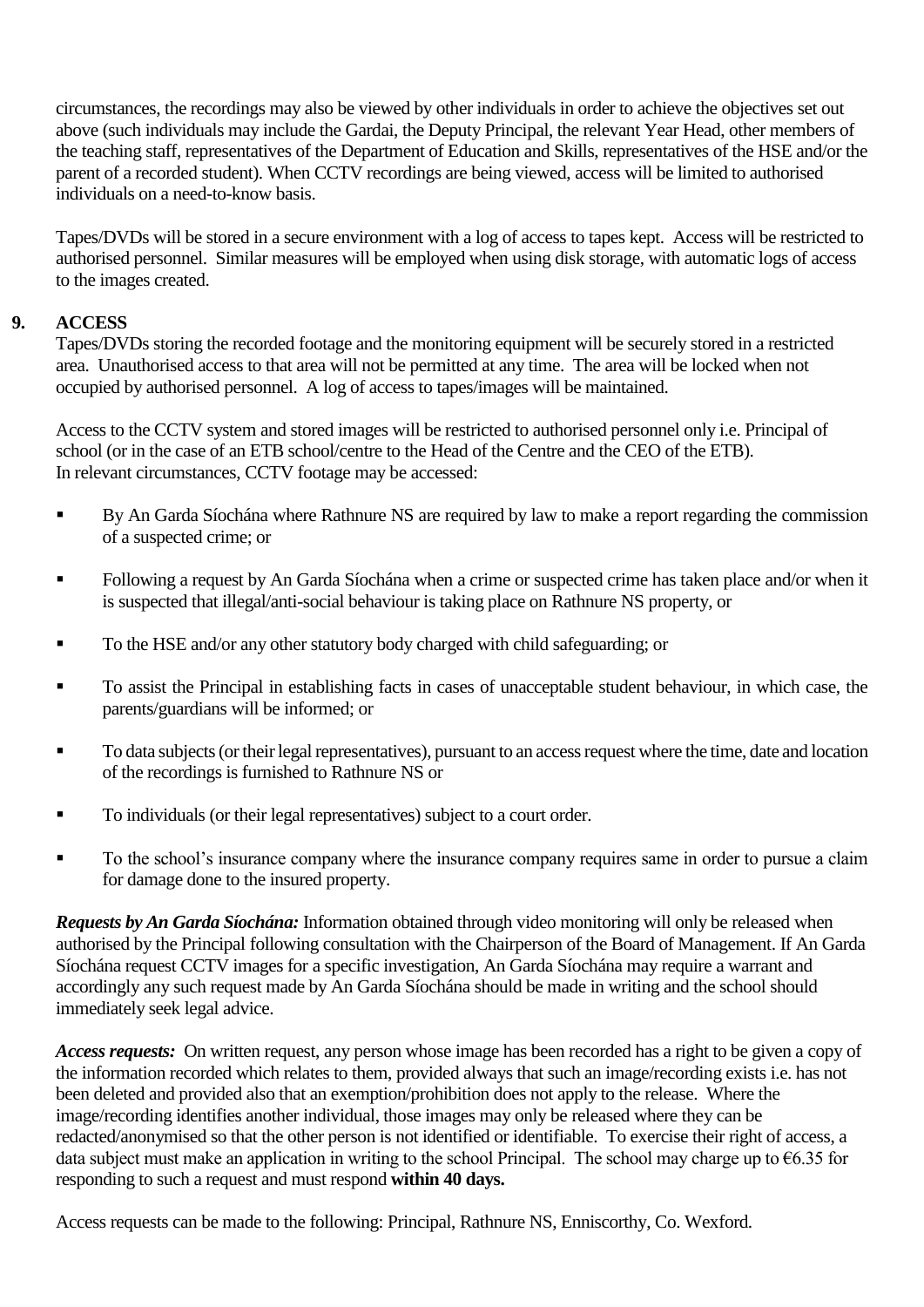A person should provide all the necessary information to assist Rathnure NS in locating the CCTV recorded data, such as the date, time and location of the recording. If the image is of such poor quality as not to clearly identify an individual, that image may not be considered to be personal data and may not be handed over by the school.

In giving a person a copy of their data, the school may provide a still/series of still pictures, a tape or a disk with relevant images. However, other images of other individuals will be obscured before the data is released.

### **10. RESPONSIBILITIES**

The Principal will:

- Ensure that the use of CCTV systems is implemented in accordance with the policy set down by Rathnure NS.
- Oversee and co-ordinate the use of CCTV monitoring for safety and security purposes within Rathnure NS.
- Ensure that all existing CCTV monitoring systems will be evaluated for compliance with this policy
- Ensure that the CCTV monitoring at Rathnure NS is consistent with the highest standards and protections
- Review camera locations and be responsible for the release of any information or recorded CCTV materials stored in compliance with this policy
- Maintain a record of access (e.g. an access log) to or the release of tapes or any material recorded or stored in the system
- Ensure that monitoring recorded tapes are not duplicated for release
- Ensure that the perimeter of view from fixed location cameras conforms to this policy both internally and externally
- Approve the location of temporary cameras to be used during special events that have particular security requirements and ensure their withdrawal following such events. *NOTE: [Temporary cameras do not include mobile video equipment or hidden surveillance cameras used for authorised criminal investigations by An Garda Síochána].*
- Give consideration to both students and staff feedback/complaints regarding possible invasion of privacy or confidentiality due to the location of a particular CCTV camera or associated equipment
- Ensure that all areas being monitored are not in breach of an enhanced expectation of the privacy of individuals within the school and be mindful that no such infringement is likely to take place
- Co-operate with the Health & Safety Officer of Rathnure NS in reporting on the CCTV system in operation in the school
- Ensure that external cameras are non-intrusive in terms of their positions and views of neighbouring residential housing and comply with the principle of "Reasonable Expectation of Privacy"
- Ensure that monitoring tapes are stored in a secure place with access by authorised personnel only
- Ensure that images recorded on tapes/DVDs/digital recordings are stored for a period not longer than 28 days and are then erased unless required as part of a criminal investigation or court proceedings (criminal or civil) or other bona fide use as approved by the Chairperson of the Board or, in the case of an ETB school, by the CEO on behalf of the ETB.
- Ensure that when a zoom facility on a camera is being used, there is a second person present with the operator of the camera to guarantee that there is no unwarranted invasion of privacy
- Ensure that camera control is solely to monitor suspicious behaviour, criminal damage etc. and not to monitor individual characteristics
- Ensure that camera control is not infringing an individual's reasonable expectation of privacy in public areas
- Ensure that where An Garda Síochána request to set up mobile video equipment for criminal investigations, legal advice has been obtained and such activities have the approval of the Chairperson of the Board.

### **11. SECURITY COMPANIES**

The school CCTV system is controlled by a security company contracted by the school. The following applies:

The school has **a written contract with the security company in place** which details the areas to be monitored, how long data is to be stored, what the security company may do with the data, what security standards should be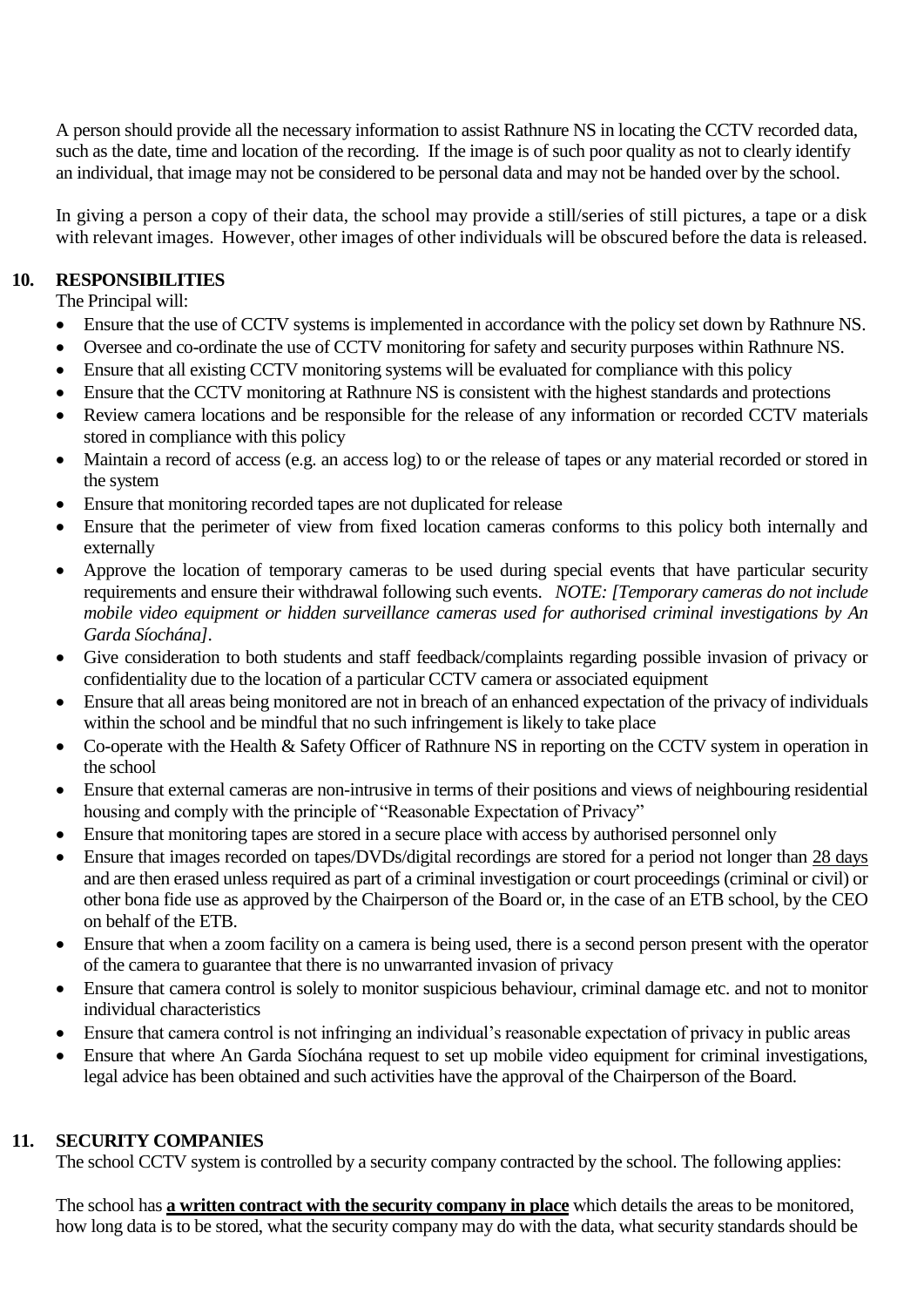in place and what verification procedures apply. The written contract also states that the security company will give the school/ETB all reasonable assistance to deal with any subject access request made under section 4 Data Protection Acts 1988 and 2003 which may be received by the school within the statutory time-frame (generally 40 days).

Security companies that place and operate cameras on behalf of clients are considered to be "Data Processors." As data processors, they operate under the instruction of data controllers (their clients). Sections 2(2) and 2C of the Data Protection Acts place a number of obligations on data processors. These include having appropriate security measures in place to prevent unauthorised access to, or unauthorised alteration, disclosure or destruction of, the data, in particular where the processing involves the transmission of data over a network and against all unlawful forms of processing. This obligation can be met by having appropriate access controls to image storage or having robust encryption where remote access to live recording is permitted. Staff of the security company have been made aware of their obligations relating to the security of data. See [Content of the Service Agreement](http://www.dataprotectionschools.ie/en/Data-Protection-Guidelines/Third-Party-Service-Agreements/Content-of-the-Agreement/) for further guidance.

### **12. IMPLEMENTATION & REVIEW**

The policy will be reviewed and evaluated from time to time. On-going review and evaluation will take cognisance of changing information or guidelines (e.g. from the Data Protection Commissioner, An Garda Síochána, Department of Education and Skills, Audit units (internal and external to the school) the C&AG, national management bodies, legislation and feedback from parents/guardians, students, staff and others.

The date from which the policy will apply is the date of adoption by the Board of Management. Implementation of the policy will be monitored by the Principal of the school. This policy was reviewed by the Board of Management of Rathnnure NS in February 2022

Signed by: Fr. Brian Broaders Chairperson of the Board of Management Rathnure NS.

Taragh Nolan Principal of Rathnure NS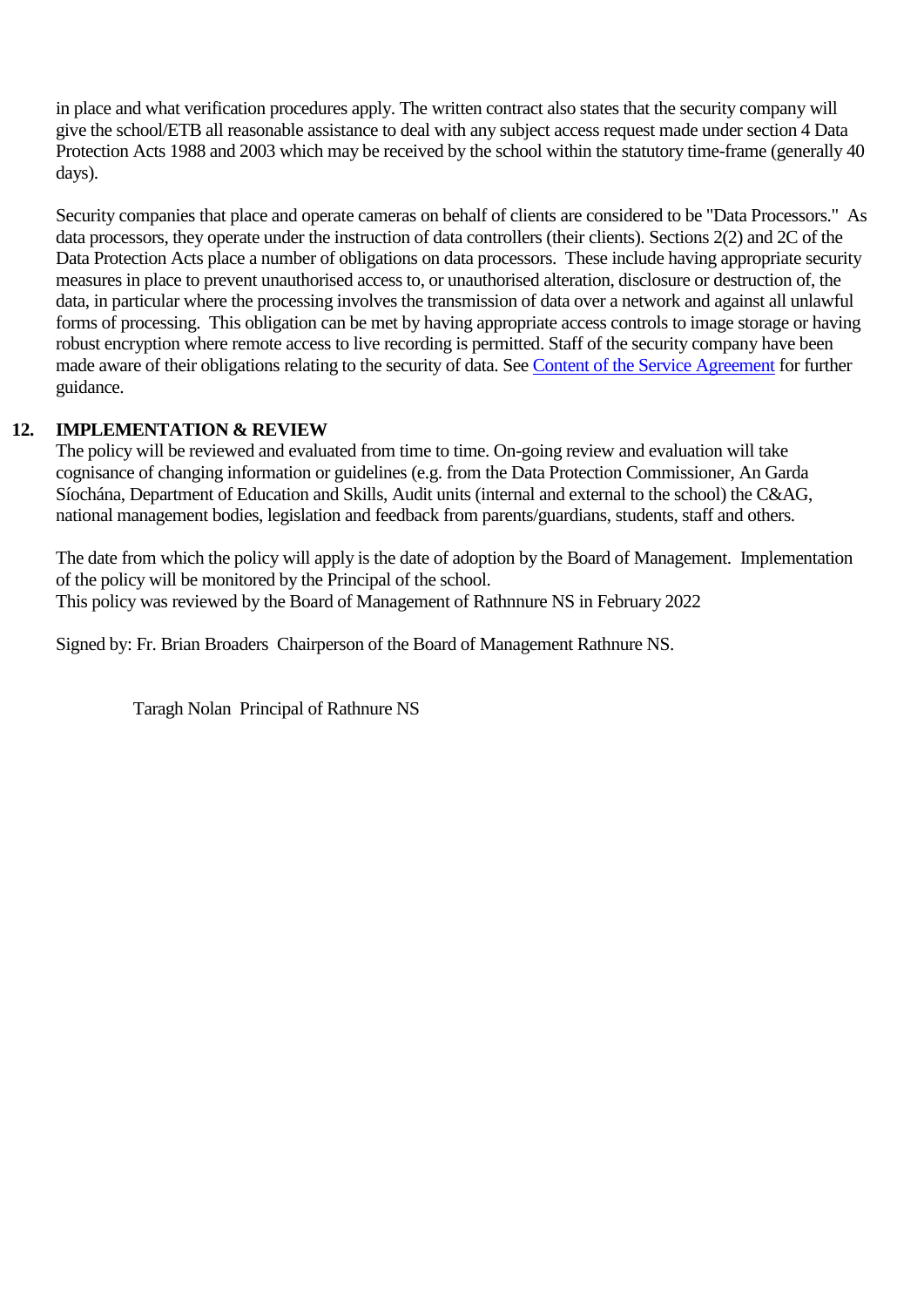### **APPENDIX 1 - DEFINITIONS**

### **Definitions of words/phrases used in relation to the protection of personal data and referred to in the text of the policy;**

**CCTV –** Closed-circuit television is the use of video cameras to transmit a signal to a specific place on a limited set of monitors. The images may then be recorded on video tape or DVD or other digital recording mechanism. **The Data Protection Acts** – The Data Protection Acts 1988 and 2003 confer rights on individuals as well as responsibilities on those persons handling, processing, managing and controlling personal data. All school/ETB staff must comply with the provisions of the Data Protection Acts when collecting and storing personal information. This applies to personal information relating both to employees of the organisation and individuals who interact with the organisation

**Data** - information in a form that can be processed. It includes automated or electronic data (any information on computer or information recorded with the intention of putting it on computer) and manual data (information that is recorded as part of a relevant filing system or with the intention that it should form part of a relevant filing system).

**Personal Data** – Data relating to a living individual who is or can be identified either from the data or from the data in conjunction with other information that is in, or is likely to come into, the possession of the data controller. **Access Request** – this is where a person makes a request to the organisation for the disclosure of their personal data under Section 3 and/or section 4 of the Data Protection Acts.

**Data Processing** - performing any operation or set of operations on data, including:

- Obtaining, recording or keeping the data,
- Collecting, organising, storing, altering or adapting the data,
- Retrieving, consulting or using the data,
- Disclosing the data by transmitting, disseminating or otherwise making it available,
- Aligning, combining, blocking, erasing or destroying the data.

**Data Subject** – an individual who is the subject of personal data.

**Data Controller** - a person who (either alone or with others) controls the contents and use of personal data. **Data Processor** - a person who processes personal information on behalf of a data controller, but does not include an employee of a data controller who processes such data in the course of their employment, for example, this might mean an employee of an organisation to which the data controller out-sources work. The Data Protection Acts place responsibilities on such entities in relation to their processing of the data.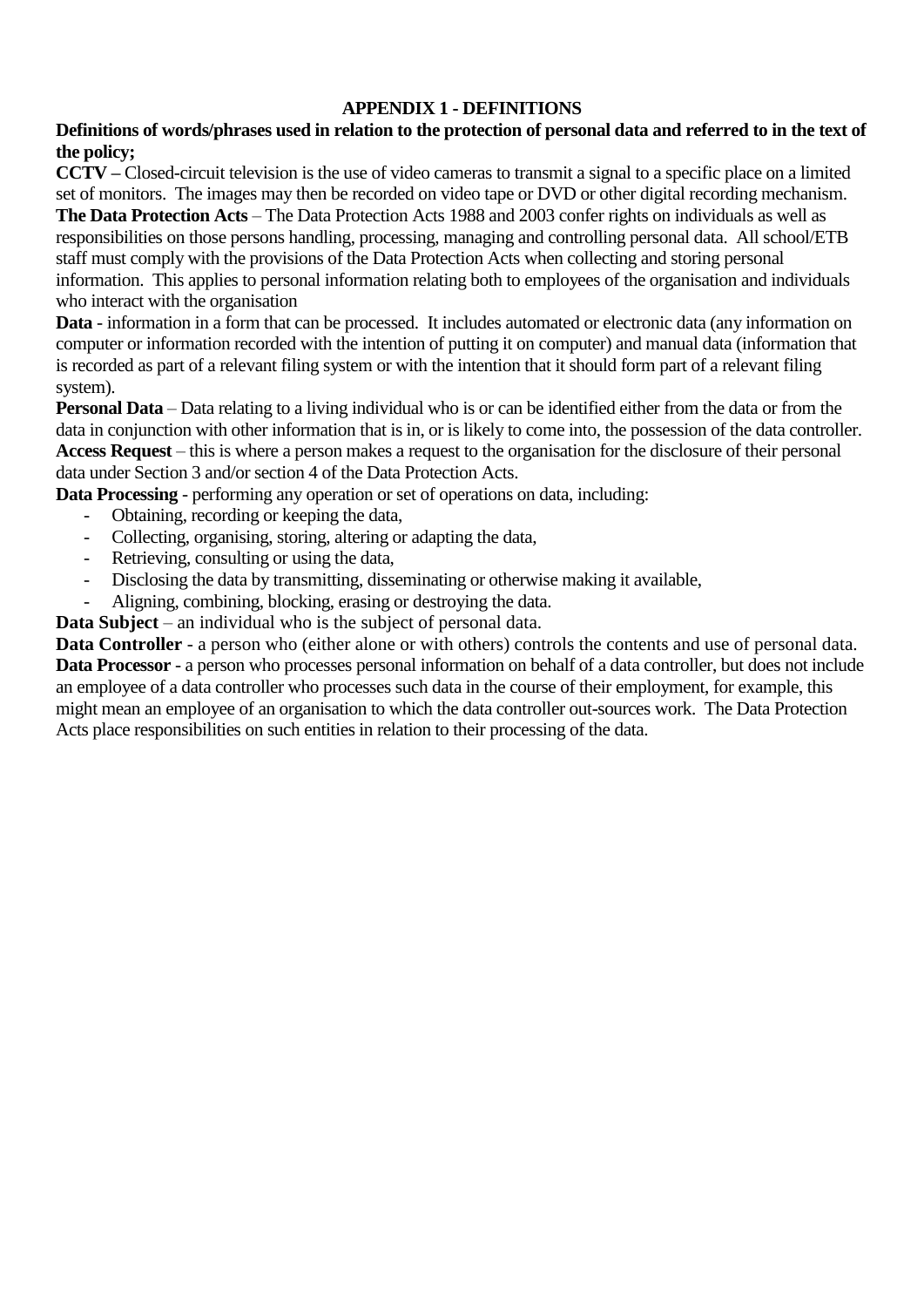### **APPENDIX 2 - PRIVACY IMPACT ASSESSMENT**

Before a school/ETB installs a new CCTV system, it is recommended that a documented privacy impact assessment is carried out. A school/ETB which properly conducts such an assessment is less likely to introduce a system that contravenes the provisions of the Data Protection Acts 1988 & 2003. This is an important procedure to adopt as a contravention may result in action being taking against a school/ETB by the Office of the Data Protection Commissioner, or may expose a school/ETB to a claim for damages from a student.

Some of the points that might be included in a Privacy Impact Assessment are:

- What is the school/ETB's purpose for using CCTV images? What are the issues/problems it is meant to address?
- Is the system necessary to address a pressing need, such as staff and student safety or crime prevention?
- Are the CCTV cameras intended to operate on the outside of the premises only?
- Is it justified under the circumstances?
- Is it proportionate to the problem it is designed to deal with?
- Is it intended that CCTV cameras will operate inside of the building?
- Are internal CCTV cameras justified under the circumstances?
- Are internal CCTV cameras proportionate to the problem they are designed to deal with?
- What are the benefits to be gained from its use?
- Can CCTV systems realistically deliver these benefits? Can less privacy-intrusive solutions, such as improved lighting, achieve the same objectives?
- Does the school/ETB need images of identifiable individuals, or could the system use other images which are not capable of identifying the individual?
- Will the system being considered deliver the desired benefits now and remain suitable in the future?
- What future demands may arise for wider use of images and how will they be addressed?
- Is the school, the data controller for the entire CCTV system (bearing in mind that some schools under the PPP are managed for operational purposes by management companies, in which case specific legal advice may need to be sought)?.
- Where a management company is in place, is the school satisfied that it complies with the Data Protection Acts with regard to the processing of images of staff, students and visitors to your school captured on any CCTV systems under its management?
- What are the views of those who will be under CCTV surveillance?
- What could be done to minimise intrusion for those whose images may be captured, particularly if specific concerns have been expressed?
- How have staff, students and visitors been assured by the School that they will not be monitored and that the CCTV system will be used only for the stated purposes?
- Does the school's/ETB's policy on the use of CCTV make it clear that staff (teaching and non-teaching) will not be monitored for performance or conduct purposes?
- Have the views of staff & students regarding the location of cameras been taken into account?
- Can the location of each internal camera be justified in accordance with the overall purpose for the use of the CCTV system?
- Has appropriate signage been erected at the location of each internal camera indicating that recording is taking place and outlining the purpose of such recording?
- Who will have access to the system and recordings/images?
- What security measures are in place to protect the CCTV system and recordings/images?
- Are those who will have authorised access to the system and recordings/images clear about their responsibilities?
- Are the camera monitors kept out of view of staff, students and visitors and is access to the camera monitors restricted to a limited number of staff on a 'need to know' basis?
- Is the room(s) which houses the camera monitors and the CCTV system securely locked when unattended?
- Does the school/ETB have a procedure in place to ensure that recordings/images are erased or deleted as soon as the retention period (28 days) has expired?